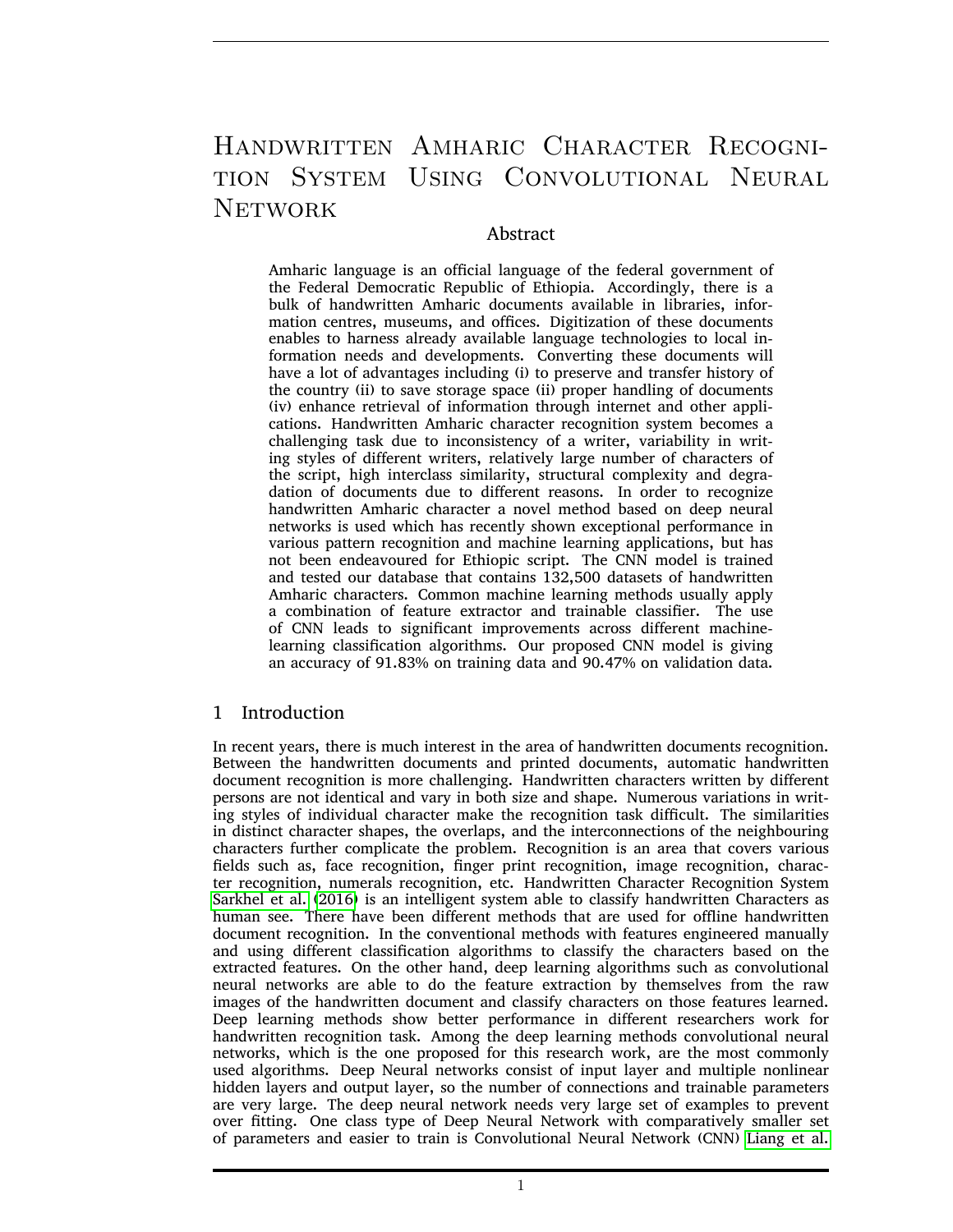[\(2016\)](#page-9-1). CNN is a multi-layer feed-forward neural network that extracts features and properties from the input data (images or sounds). CNN is trained with neural network back-propagation algorithm. CNN have the ability to learn from high-dimensional complex inputs, nonlinear mappings from very large number of data (images or sounds) [Maitra et al. \(2015\)](#page-9-2). The advantage of CNN is that it automatically extracts the salient features which are invariant and a certain degree to shift and shape distortions of the input characters [Shin et al. \(2016\)](#page-9-3).Another major advantage of CNN is the use of shared weight in convolutional layers, which means that the same filter is used for each input in the layer. The share weight reduces parameter number and improves performance [Bai et al. \(2015a\)](#page-8-0). Recently, Convolutional Neural Network (CNN) [Lecun](#page-9-4) [& Bengio \(1995\)](#page-9-4) is found efficient for handwritten character recognition due to its distinct features. CNNs add the new dimension for image classification systems and recognizing visual patterns directly from pixel images with minimal pre-processing. In addition, CNN automatically provides some degree of translation invariance. A CNN based model was tested on UNIPEN [Guyon et al. \(1994\)](#page-8-1) English character dataset and found recognition rates of 93.7 percent and 90.2 percent for lowercase and uppercase characters, respectivel[yYuan et al. \(2012\)](#page-10-0). Amharic language has its own alphabet which is significantly different from other alphabets such as Latin alphabet. Although the Ethiopic alphabet called Fidel has recently been standardized to have 435 characters. However the most commonly Ethiopic script used by Amharic has 265 characters including 27 labialized characters (characters representing two sounds) ሏ ሟ ሯ ሷ ሿ ቋ ቈ ቧ ቷ ቿ ኋ ኗ ኟ ኳ ኰ ዟ ዧ ዷ ጇ ጓ ጧ ጯ ጿ ፏ ጐ ኈ ኧ and 34 base characters with six orders representing derived vocal sounds of the base character, 21 symbols for numerals and 8 punctuation marks. There is no capital and lower case distinction. When we see the features of Amharic characters they have the following basic characteristics: Each symbol is written according to the sound it have when pronounced. Vowels are created by modifying the base characters in some form. The symbols are written in disconnected manner e.g  $v$ ,  $v$ ,  $v$ ,  $v$ . The direction of writing the script is from left to right and top to bottom sequence. There is a proportional space between characters and words. The Amharic language alphabet is conveniently written in a tabular form of seven columns as shown in Table 1 where each column corresponds to vocal sounds in the order of  $a$ ,  $u$ ,  $i$ ,  $a$ ,  $e$ ,  $\theta$ , and  $o$ . Several handwritten scriptures and documents written in this language are available on paper or on any other material. Converting the handwritten documents into digital forms helps us to process, share and store them in electronic form. The conventional way of converting the handwritten Amharic documents in to an electronic form, which is done by typing on the keyboard, is very time consuming, error prone and tedious. Due to the keyboard layout for Amharic characters which takes an average of two keystrokes to write one Amharic character, the conventional way of converting handwritten Amharic documents will be very difficult. This emphasizes the need for an automatic handwritten Amharic character recognition system which converts handwritten texts into machine–readable code that can be accepted by a computer for further processing. Amharic handwriting recognition is challenging due to mainly two reasons. First, it has huge number of symbols compared to that of the alphabet system. Second, most characters are very similar in shape. This is because of the minimal modification performed to get order of a character. For instance, ብ comes from በ, ሳ comes from ሰ , and ሁ comes from ሀ . Most core characters also show similarities to one another. One common feature is a mark of palatalization which sets off palatal  $\tilde{n}$  from  $\tilde{n}$ ,  $\tilde{r}$ from  $\tau$ ,  $\zeta$  from  $\zeta$ ,  $\zeta$  from  $\zeta$  and so on. The interclass variability is even minimal in case of handwritings where mostly these modifications are forgotten or placed at a wrong position. Lack of standard way of writing aggravates the problem by increasing the intra-class variability. Nowadays, it is becoming increasingly important to have information in digital format for increased efficiency in data storage, retrieval and to make them available for users. Although a lot of work and research has been done for handwritten character recognition for other languages like English and Asian languages such as Japanese, Chinese and Korean, there is only a few research attempts at Amharic language. A few works has been reported in scientific literature related to the recognition of Amharic printed and handwritten document recognition. In [Assabie & Bigün \(2011\)](#page-8-2) they develop a recognition system for Ethiopic script using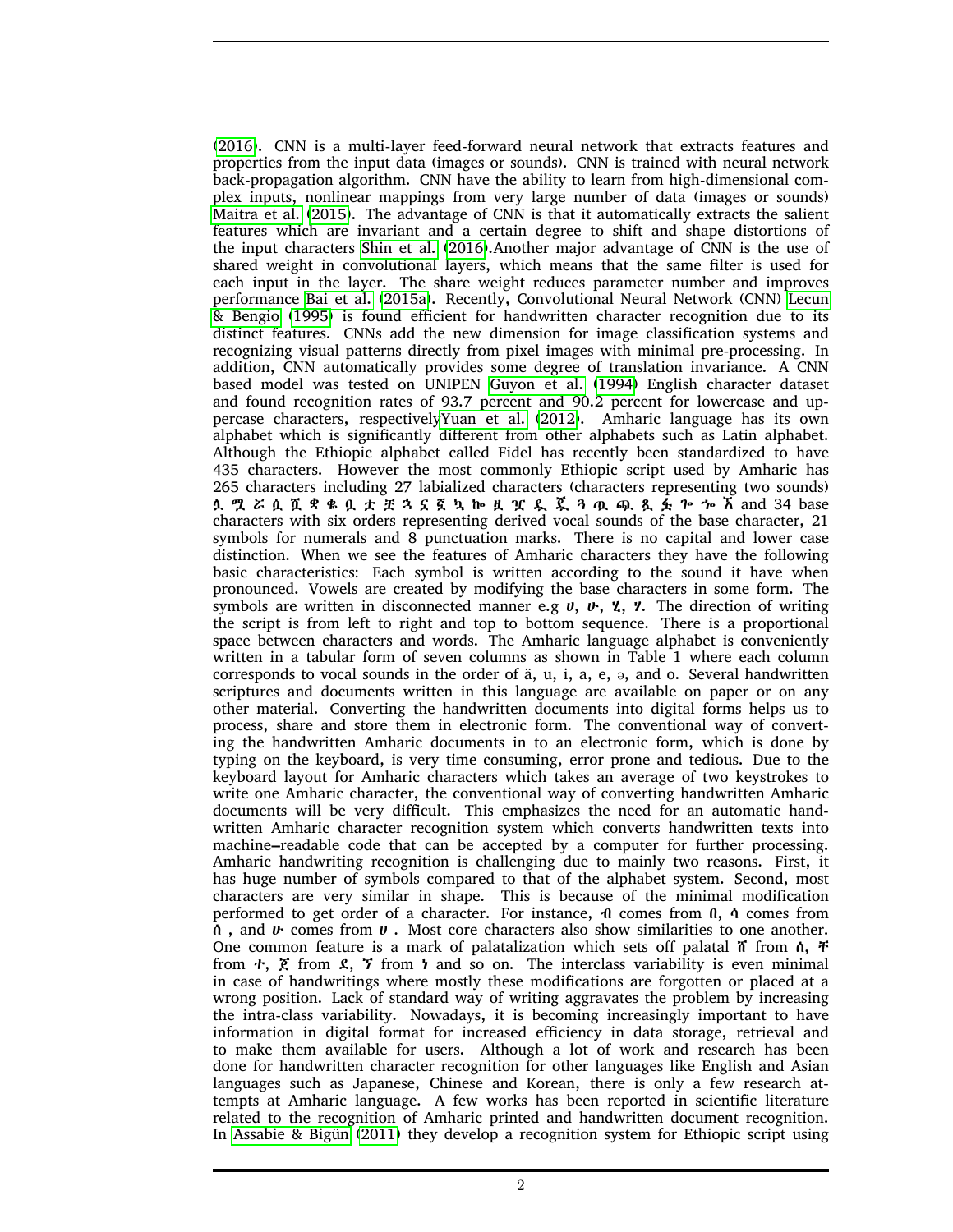direction field tensor mechanism. Their system is developed by extracting primitive structural features and their spatial relationship. Since there is no standard database for Ethiopic text they use thirty pages scanned image from newspaper, books and clean printouts. The achieved performance for their system is 87%. They did not consider handwritten documents in their dataset. In [Birhanu & Sethuraman \(2015\)](#page-8-3) they have used ANN approach for recognition of real life documents. They collected their dataset from 'Addis Zemen' newspaper, Amharic Bible, 'Federal NegaritGazeta' newspaper and the fiction 'FikerEskeMekabir'. The performance of their system for a new test set is 11.40% which is not satisfactory and the proposed system is trained with printed documents rather than handwritten. In [Meshesha & Jawahar \(2007\)](#page-9-5) they develop a system which uses a principal component and linear discriminant analysis followed by a decision directed acyclic graph based support vector machine based classifier. Existing methods including those discussed above for Amharic document recognition systems, employ manually designed feature extractor and learned classifier and most of them use printed documents rather than handwritten. It is not easy to design an optimal feature extractor for a particular application. Hence, the performance of these algorithms is not satisfactory. Various methods have been proposed and high recognition rates are reported for the handwritten recognition of other languages. In [Bai et al. \(2015b\)](#page-8-4) they propose shared-hidden-layer deep convolutional neural network (SHL-CNN) for image character recognition. In SHL-CNN, the hidden layers are made common across characters from different languages, performing a universal feature extraction process that aims at learning common character traits existed in different languages such as strokes, while the final softmax layer is made language dependent, trained based on characters from the destination language only. The effectiveness of the learned SHL-CNN is verified on both English and Chinese image character recognition tasks, showing that the SHL-CNN can reduce recognition errors by 16-30% relatively compared with models trained by characters of only one language using conventional CNN, and by 35.7% relatively compared with state-of-the-art methods. A modified LeNet-5 which is one of common CNN model with special settings of the number of neurons in each layer and the connecting way between some layers is proposed by [Yuan et al. \(2012\)](#page-10-0) for offline handwritten English character recognition. They used the UNIPEN lowercase and uppercase dataset in their experiments and attain a recognition rate of 93.7% and 90.2% for uppercase and lowercase respectively. Authors in [Wu et al. \(2014\)](#page-9-6) proposed handwritten recognition method for Chinese character based on relaxation convolutional neural network (R-CNN) and alternately trained relaxation convolutional neural network. The relaxation convolutional layer in their model, unlike the traditional convolution layer, does not require neurons within a feature map to share the same convolutional kernel, endowing the neural network with more expressive power. Authors in [Zhong et al. \(2015a\)](#page-10-1) applied multi-pooling and data augmentation with non-linear transformation to a convolutional neural network (CNN) for multi-font printed Chinese character recognition (PCCR). They propose a multi-pooling layer on top of the final convolutional layer; this approach is found to be robust to spatial layout variations and deformations in multi-font printed Chinese characters. Outstanding recognition rate of 94.38% is achieved by combining the multi-pooling and data augmentation techniques and 99.74% by applying the multipooling and data augmentation techniques with non-linear transformation jointly. In [Yang et al. \(2015\)](#page-9-7) the authors proposed an enhancement of deep convolutional neural network for recognition of online handwritten Chinese character. The enhancement is done by incorporating a variety of domain specific knowledge, including deformation, non-linear normalization, imaginary strokes, path signature and 8-directional features. The contribution in this work is twofold. First the domain specific technologies are investigated and integrated with the deep convolutional neural network to form a composite network to achieve improved performance. Second, the resulting deep convolutional neural networks with diversity in their domain knowledge are combined using a hybrid serial-parallel strategy. A promising accuracy of 97.20% and 96.87% are achieved using CASIA-OLHWDB1.0 and CASIA-OLHWDB1.1 dataset for Chinese character respectively. In [He et al. \(2015\)](#page-8-5) an effective method to analyze the recognition confidence of handwritten Chinese character based on softmax regression score of a high performance convolutional network is studied. In [Zhong et al. \(2015b\)](#page-10-2)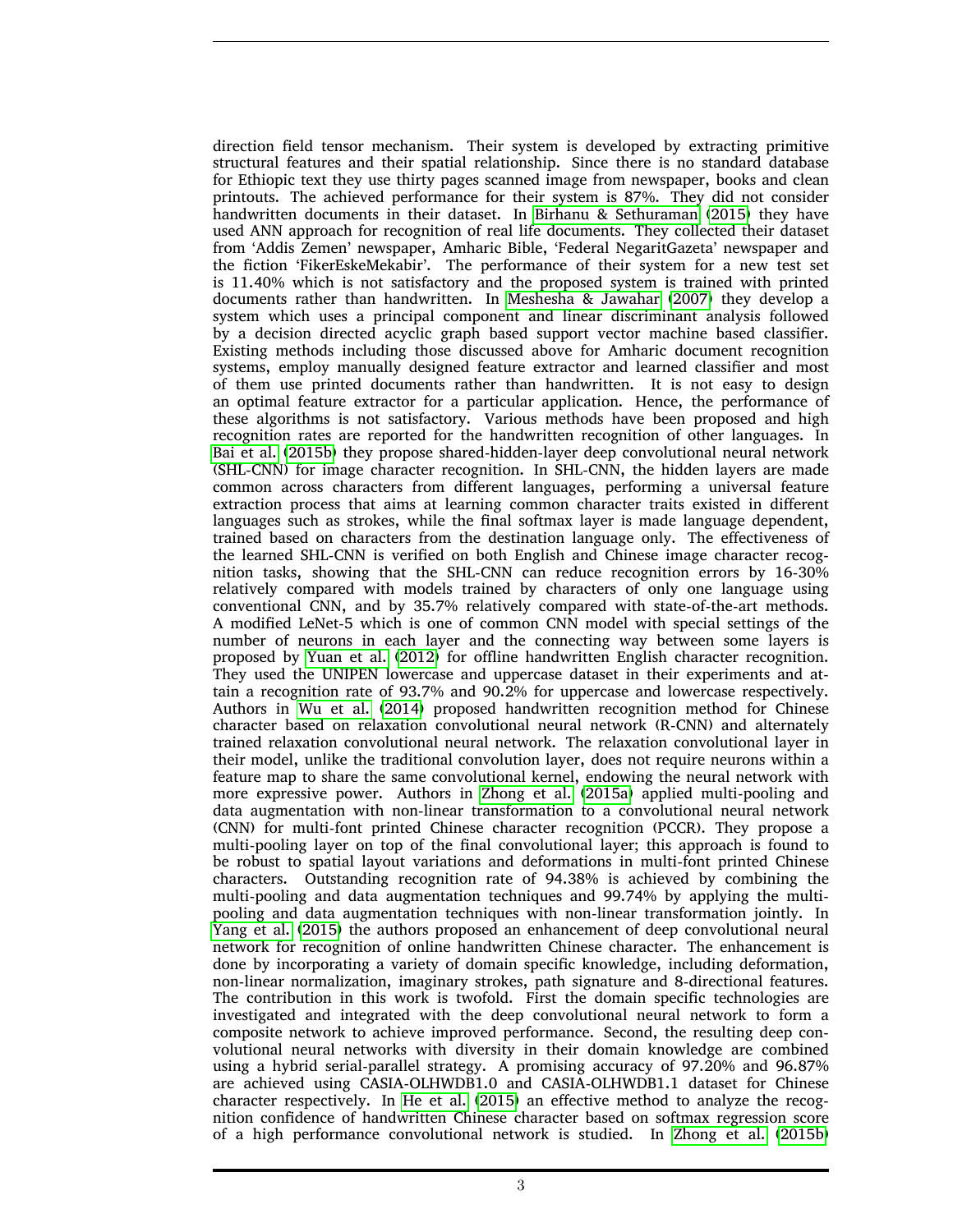authors proposed a deeper architecture of CNN algorithm by using streamlined version of GoogLeNet. They used the ICDAR 2013 offline Chinese character recognition system competition dataset. With incorporation of traditional directional feature maps the proposed GoogLeNet models achieve an accuracy of 96.35% and 96.74% as single and ensemble models respectively. A handwritten Hangul character recognition system using deep convolutional neural network by proposing several novel techniques to increase the performance and training speed of the networks is done by [Kim &](#page-9-8) [Xie \(2015\)](#page-9-8). In [Anil et al. \(2015\)](#page-8-6) Malayalam handwritten character recognition using the convolutional neural network is developed and in their work they discussed the CNN is better than the conventional handcrafted feature extractor based systems. Deep learning based large scale handwritten Devanagari character recognition is proposed by [Acharya et al. \(2015\)](#page-8-7) with focus on the use of dropout and dataset increment approach to increase the test accuracy of their deep learning model. A combination of four different pattern analysis techniques are used to develop a powerful and efficient system for handwritten Telgu character recognition system is proposed by [Soman et al. \(2013\)](#page-9-9). Their system embodies convolutional neural networks, principal component analysis, support vector machines and multi-classifier systems. As compared to the handwritten automated character recognition system discussed above the Amharic character recognition system is the least studied subject both in the conventional handcrafted feature extractor based systems as well as deep learning based convolutional neural networks. In the proposed method, both the feature extraction and classification tasks are done through learning from labelled data. This method overcomes the problems faced by the existing methods. Visual recognition system using convolutional neural networks [Lecun et al. \(1998\)](#page-9-10) have shown a significant improvement in recent years. Record-breaking results have been obtained using these methods. This has motivated the researcher to investigate the success of the CNN algorithms on this challenging problem. Visual recognition using convolutional neural networks enables us to train the complete system from end to end.

# 2 Amharic Handwritten Character Recognition System

#### 2.1 General Architecture

The task of the recognition is done using convolution neural networks. The proposed system consists of two main components: pre-processing and segmentation unit, feature extraction and classification. Digitalization, noise removal, binarization, normalization belongs to the preprocessing step in the proposed system. In the segmentation step different segmentation methods are used such as line segmentation, word segmentation and character segmentation from the given scanned image of handwritten document to extract individual characters. The two essential components in recognition, feature extraction and classification, both are done in our CNN model.

#### 2.2 Architecture of Proposed System

In a convolutional neural network the input to a convolutional layer is  $M \times M \times C$ image where M is the height and width of the image, M X M is number of pixels in image and C is number of channels per pixel. For gray scale image have one channel  $C = 1$  but RGB image have three channels  $C = 3$ . A CNN consists of a number of layers (convolutional layers, pooling layers, fully connected layers). The convolutional layer will have K filters (kernels) of  $N \times N \times R$  where N is height and width of filter (kernels) and R is the same number of image channels C or less and may vary for each filter (kernel). The filter (kernel) convolved with the image to produce K feature maps of size  $M-N+1$ . Each feature map is then pooled typically with mean or max pooling over q x q where q is range between  $\overline{2}$  to 5 for large inputs. After the convolutional layers and pooling layers there may be any number of fully connected layers as in a standard multi-layer neural network. Convolutional layer acts as a feature extractor that extracts salient features of the inputs such as corners, edges, endpoints. Then, the convolutional layer applies its activation function to add non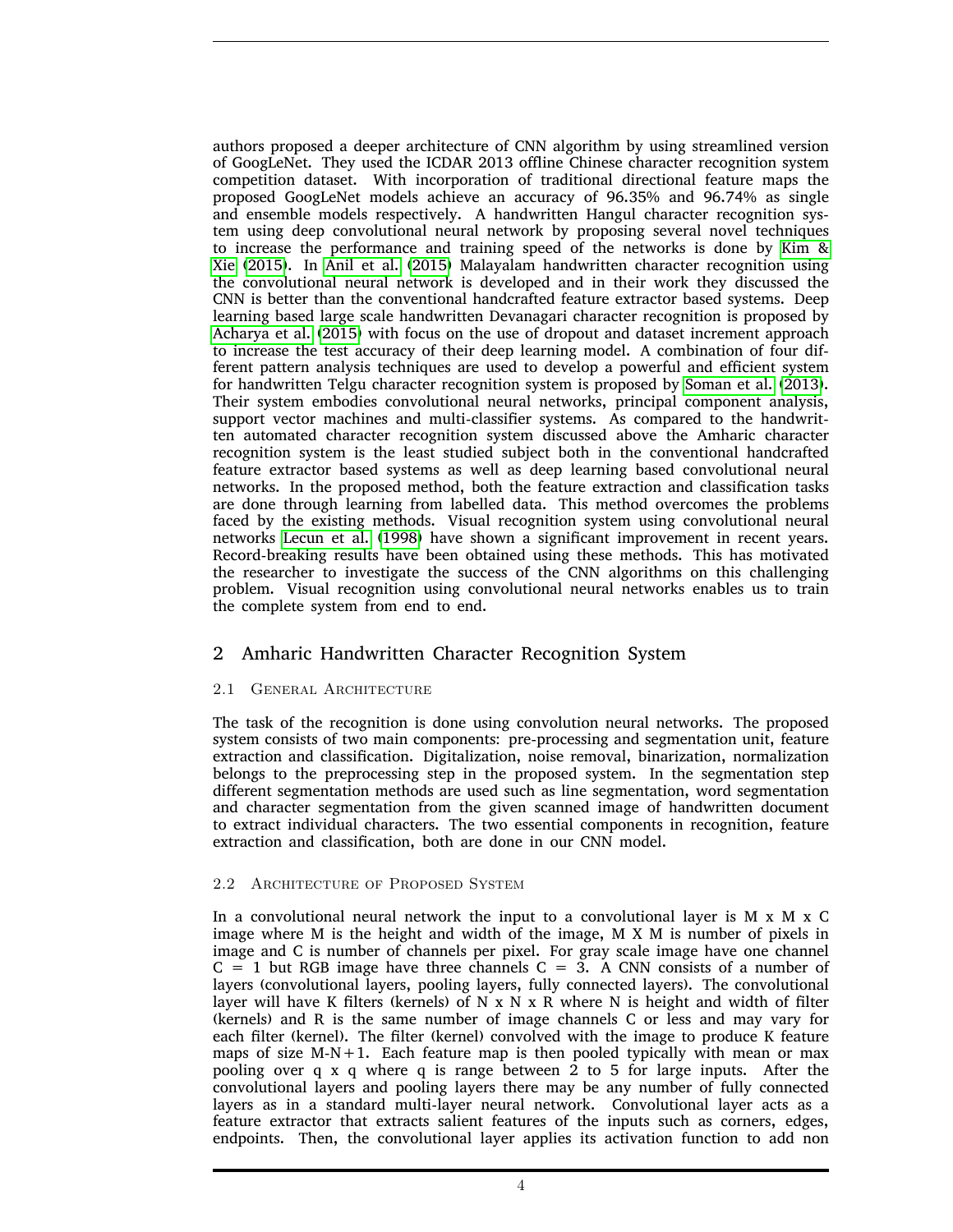linearity to its output. The activation function that is used in our proposed approach is Rectified Linear Units (ReLU). The ReLU non-linearity used as an activation function to the output of every convolutional layer and fully connected layer. The ReLU [Nair](#page-9-11) [& Hinton \(2010\)](#page-9-11) increases the nonlinear properties of the decision function and of the overall network without affecting the receptive fields of the convolution layer [Elsawy](#page-8-8) [et al. \(2017\)](#page-8-8).

After each convolutional layer, there may be a pooling layer. The pooling layer takes small rectangular blocks from the convolutional layer and subsamples it to produce a single output from that block. The pooling layer reduces the resolution of the image that reduces the precision of the translation (shift and distortion) effect. There are several ways to do this pooling, such as taking the average or the maximum, or a learned linear combination of the neurons in the block. Our pooling layers will always be maxpooling layers; that take the maximum of the block that they are pooling. All the max-pooling is carried out over a 2 x 2 pixel window [23].

Finally, after several convolutional and pooling layers, the high-level reasoning in the neural network is done via fully connected layers. A fully connected layer takes all neurons in the previous layer (be it fully connected, pooling, or convolutional) and connects it to every single neuron it has. Fully connected layers are not spatially located anymore (you can visualize them as one-dimensional), so there can be no convolutional layers after a fully connected layer. Figure 1 shown the proposed CNN architecture for Amharic handwritten character recognition that describe as follow: INPUT-- >CONV-->RELU-->CONV-->RELU-->MAX POOL-->CONV-->RELU-->MAX POOL-- >CONV-->RELU-->MAX POOL-->CONV-->RELU-->MAX POOL--> FC-->RELU--> FC-->Softmax.



Figure 1: The proposed CNN architecture for Amharic handwritten character recognition.

The first and the second convolution layers have 64 filters of size 5x5, the next two conv layers have 64 filters with size 3x3 and the last conv layer has 32 filters with kernel size of 3x3. The second important layer in convolutional neural networks is the pooling layer. This layer simply acts as a downsampling filter. After the second conv layer a max-pooling with 2x2 pixel window is used. After this polling layer we have 3 conv----  $>$  max pool layers with 3x3 kernel size for the convolution layer and 2x2 pixel window for the pooling layer. The size of the convolution filters are initialized based on experimental results. Experimentally select filter sizes for each conv layer by seeing the performance improvement of the network during training and validation. After each convolution layer the RELU activation function is used. The rectifier activation function is used to add non linearity to the network. The Flatten layer is use to convert the final feature map, which is an output from the last max pooling layer, into a one single 1D vector. This flattening step is needed so that you can make use of fully connected layers after some convolutional/maxpool layers. In the end the features in two fully-connected (Dense) layers which is just artificial neural networks (ANN) classifier is used. In the last fully connected layer (Dense(265, activation="softmax")) the net outputs distribution of probability of each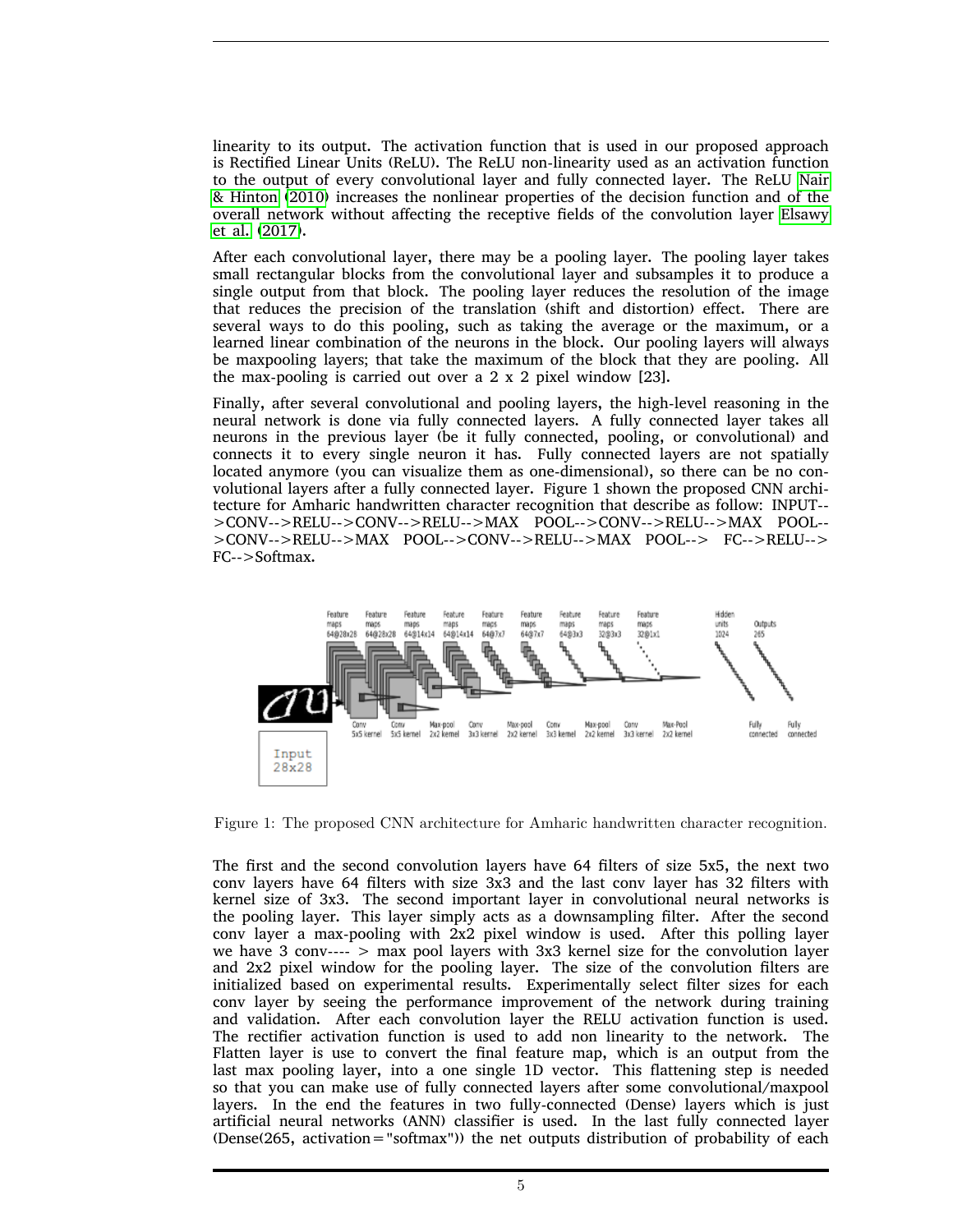class. Dropout is a regularization method, where a proportion of nodes in the layer are randomly ignored (setting their weights to zero) for each training sample. This drops randomly a proportion of the network and forces the network to learn features in a distributed way. This technique also improves generalization and reduces the problem of overfitting. A dropout of 0.5 at the last fully connected layer is used. The RMSprop optimizer to update filter weights and improve algorithm functionality is used. The default setting of this optimizer since it is recommended to use the default setting in the documentation is used. Batch size of 70 and run the network for 70 epochs is used. The batch size and the number of epochs are selected based on the best performance measurement values of the proposed CNN network during experimental set up. Python programming language with keras deep learning library with theano backend on CPU was used during the development of the convolutional neural network architecture. Image processing libraries designed for python such as numpy, opencv2, skyimage used for processing the input image for the conv net.

#### 2.3 Architecture of Proposed System

In research like character recognition for handwritten documents using deep neural networks, the primary task is collecting required data and preparing it for further processing. The Amharic character benchmark dataset is still not available for the research community in public and this was the major challenge during this research work. Since the research is dealing with pattern recognition, or more specifically character recognition, the data collected are of two types. The first being data for training the convolutional neural network (recognition engine), the second will be for testing the performance of the CNN model. The Amharic Handwritten Character dataset used in our system is created by collecting the variety of handwritten Amharic characters from hand writings of different individuals from diverse fields. 500 dataset for each character were collected and having (500x265) 132,500 datasets in total. The data was collected from 250 persons who write each character 2 times in a white paper. The selected individuals can write the Amharic alphabet randomly with different educational background and different age ranges. Each individual wrote each character on the forms shown in figure 2. We divided this dataset in two groups: 20 percent for validation/ testing and the remaining for training our system. Handwritten documents are then scanned with 332 dpi Samsung galaxy note 4 CamScanner mobile application and cropped for individual characters with a size of 28 x 28 pixels and pre-processed before feeding it to the CNN using semi-automated algorithm. The collected data was labelled based on the 265 classes for each character by using integer values 0 to 264 for each class of the character. The disadvantage of convolutional neural network is its rapacious appetite for labelled training data. Hence, real-world data collection and applying image pre-processing methods are needed to make the system more robust and efficient. A large handwritten character dataset have been collected in our work and labelled to train as well as to evaluate the system performance compared with other researcher works for Amharic character recognition system.

#### 2.4 Challenges in Amharic Character Recognition

The challenges in handwritten character recognition vary among different languages due to distinct shape, strokes and numbers of characters. In Amharic script there are characters which have similar structure which differs with each other with a little curve, line and strokes and this becomes even more challenging since such structural variations are forgotten during handwriting. Some examples of two different characters written similarly are shown in figure 3. The other big challenge is unavailability of public datasets to use for such recognition systems which needs large amount of data to be trained.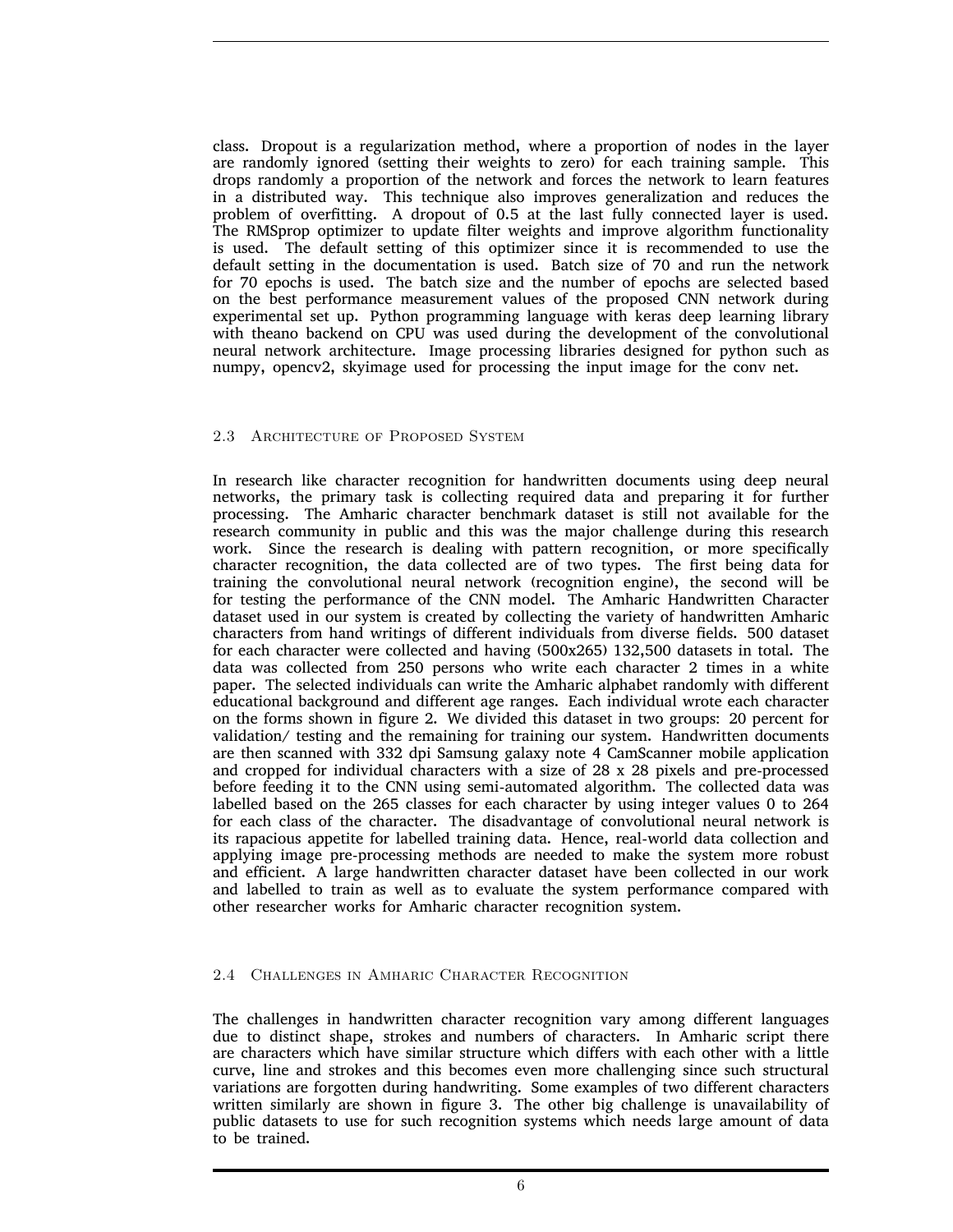| υ  | u.           | Y.  | y   | x                        | υ              | U         |
|----|--------------|-----|-----|--------------------------|----------------|-----------|
| Λ  | $\mathbf{r}$ | л.  | ٨   | Λ.                       | А              | ሎ         |
| 4h | atu.         | м.  | a,  | $\overline{\phantom{a}}$ | m              | rb.       |
| œ  | av.          | ሚ   | ø٦  | ሚ                        | 9 <sup>m</sup> | qu        |
| w  | ᄥ            | w.  | ٣f  | w                        | سم             | سو        |
| ሬ  | ÷.           | á   | å.  | ፌ                        | c              | e         |
| a  | œ            | Λ.  | ٠   | ሌ                        | ٨              | ٨         |
| 'n | ቝ            | π.  | শ   | π.                       | 'n             | <b>W.</b> |
| ÷  |              | ŧ   | حور | ÷                        | ÷              |           |
| U  | G-           | а.  | q   | U.                       | ٠n             | a         |
| ត  | 'n.          | π.  | π   | 'n.                      | 41             | Ħ         |
| ÷  | -11          | ÷   | ٠   | ÷                        | ት              | 平         |
| 平  | 谮            | 祵   | y   | 礥                        | ą.             | ¥         |
| ٠  | ÷.           | ÷.  | ۵   | ٠.                       | ÷              | ٠ç        |
| Y  | ኍ            | Ł   | ę   | x                        | э              | ኖ         |
| y  | y.           | x   | ٣   | x                        | ۱ç             | ቝ         |
| v  | л.           | ۸.  | ۸   | λ.                       | v              | ۸         |
| 'n | 'n.          | 'n. | 'n  | 'n.                      | 'n             | Þ         |
| 'n | Tŀ-          | 'n. | 'n  | 'n.                      | 'n             | 'n        |
|    |              |     |     |                          |                |           |
|    |              |     |     | $(a)$ Form $A$           |                |           |
|    |              |     |     |                          |                |           |

Figure 2: Data collection forms for Amharic characters

| ጻ             | ጸ | 7            |   |
|---------------|---|--------------|---|
| Ŗ             | ደ |              |   |
| Ø             |   | v-           | ዉ |
| $\frac{1}{6}$ |   |              |   |
|               |   | <sup>1</sup> |   |
| ፉ             |   | F            |   |

Figure 3: Different characters written similarly.

# 3 Findings and Discussion

In this section, the performance of the CNN architecture was investigated for training and validating Amharic character recognition system. ConvNets have a large set of hyper-parameters and finding the perfect configuration for your problem domain is a challenge. Different configurations of the proposed network were explored and attempted to optimize the parameters based on the validation and training set accuracy. The performance of our recognition system was evaluated by using the collected dataset discussed earlier. From the collected dataset 20% (26,500) for validation and 80% (106,000) for training the proposed convolutional neural network architecture discussed earlier was used. The training and validation datasets are evenly distributed over the underlying 265 classes. In experimental set up data augmentation was used to increase the number of training dataset to avoid overfitting. The performance of our proposed system was checked with and without data augmentation and training with data augmentation shows better performance result. By changing different parameter values such as epoch size, batch size, optimizer selection, dropout and the layers of the network until the best fit model is found. In this section the results of experiments are presented. Based on experimental analysis, the CNN architecture discussed earlier is used for the proposed Amharic handwritten character recognition system. We perform different conv, max pool and FC layer configuration and observe the training and validation accuracy for a given CNN layer configuration to select the best depth of the proposed CNN. We selected the CNN layer configuration with the best performance result for our training and validation dataset. Then we improve the performance of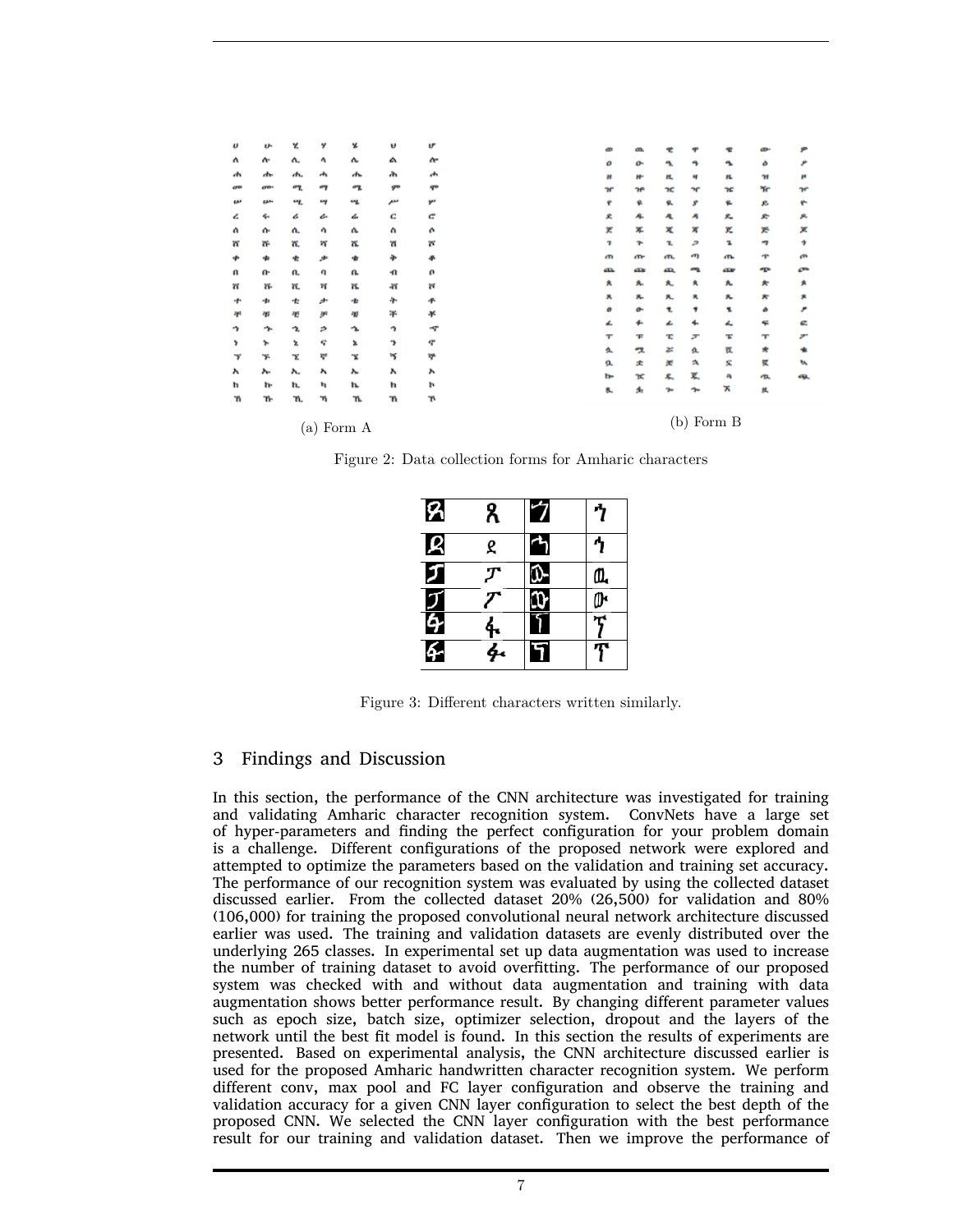the selected CNN architecture by tuning other parameters of the network. The other network parameter we change it during our experimental analysis was the batch size selection. Table 1 illustrates an experiment conducted to observe the effect of batch size on the performance of the proposed CNN model with varying the batch size and using RMSprop optimizer with learning rate of 0.001. Using this experiment a batch size of 70 selected which gives better accuracy. For the other experiments we use 70 for batch size and tune other parameters to get improved performance.

Table 1: Accuracy with varying batch size using RMSprop optimizer and 20 epochs

|    |        | Batch size Training acc. Validation acc. Training loss Validation loss |      |      |
|----|--------|------------------------------------------------------------------------|------|------|
|    |        |                                                                        |      |      |
| 60 | 86.7%  | 88.7%                                                                  | 0.45 | 0.4  |
| 65 | 87.2%  | 88.8%                                                                  | 0.42 | 0.4  |
| 70 | 87.4%  | 89.4%                                                                  | 0.42 | 0.38 |
| 75 | $86\%$ | 89%                                                                    | 0.46 | 0.4  |
| 80 | $86\%$ | 88%                                                                    | 0.46 | 0.42 |
| 85 | $86\%$ | 88.5%                                                                  | 0.45 | 0.41 |
| 90 | 86%    | 88.1%                                                                  | 0.47 | 0.42 |

The other parameter which has an effect on the performance of our proposed model was the optimizer selection. Optimizers are used for weight update of the network and they have their own behaviors. For our proposed model the RMSprop optimizer gives better results compared with stochastic gradient decent and Adam optimizer. Increasing the epoch size from 20 to 30 we get better results with 89.99% for training accuracy and 90.19% for validation accuracy. The training loss reduces from 3.80 to 0.32 and the validation loss reduces from 1.96 to 0.36. With 40 epochs the training accuracy is 90.40% and validation accuracy of 90.37%. The training loss decreases from 3.80 to 0.31 and validation loss decreases from 1.96 to 0.35.Increasing the epoch size to 70 increases the training accuracy to 91.83% and the validation accuracy to 90.47%. We have get a little increase in the validation accuracy which means still the CNN model is improving its performance on test sets. The training loss decreases from 3.87 to 0.27 and the validation loss decreases from 1.87 to 0.36. Increasing the epoch size above 70 increases the processing time of the system. Due to this we take 70 as epoch size for our final model. Therefore we are using 70 both for epoch and batch size respectively.The graphs in figure 4 show the accuracy and loss of training and validation respectively with 70 epochs and 70 batch size.



Figure 4: (a) validation vs training accuracy (b) validation vs training loss

## 4 Conclusion and Recommendation

In this research we use convolutional neural networks for recognition of Amharic handwritten characters with 265 character classes. It is well known that convolutional neural networks are the current state of the art algorithm for classifying image data.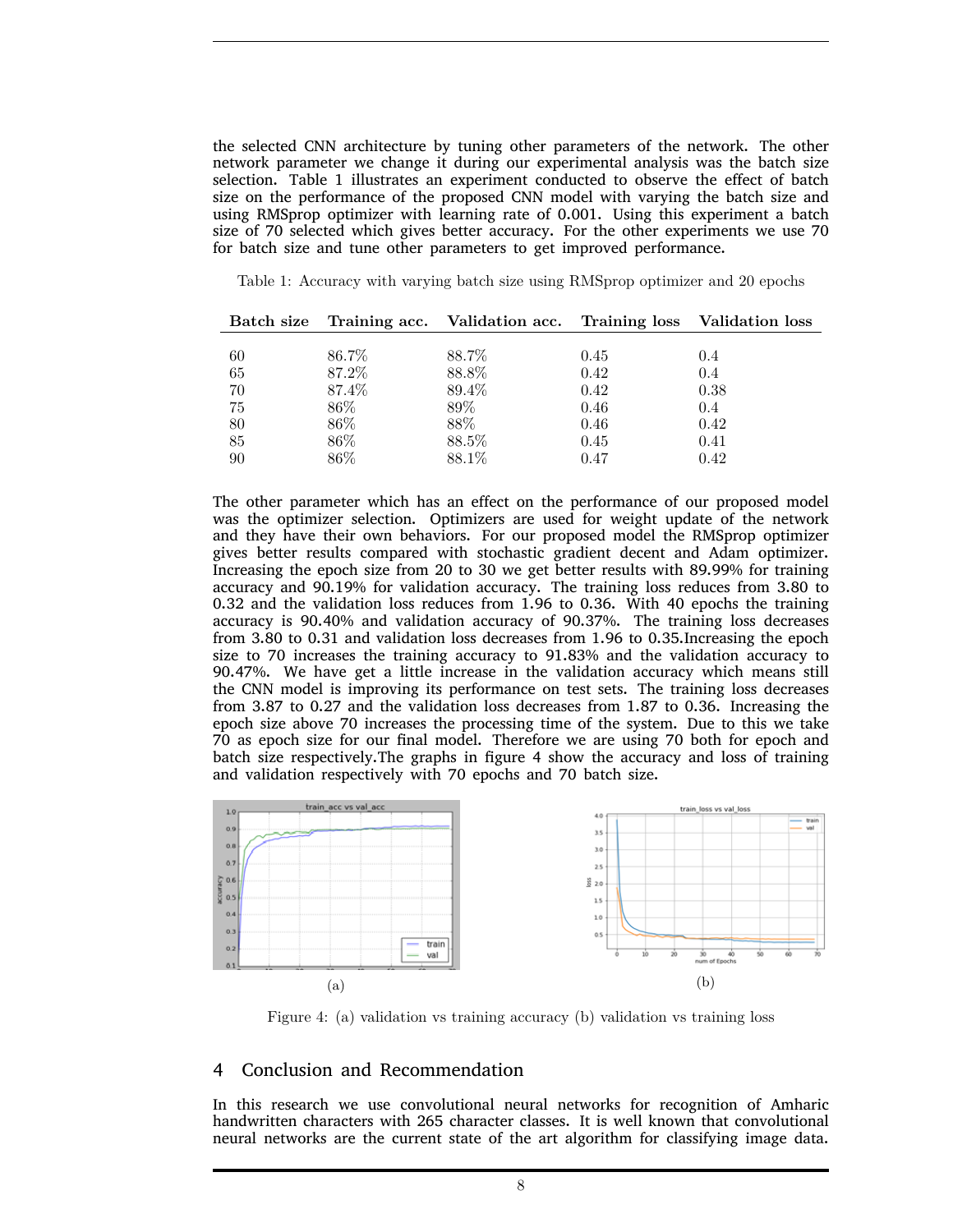We have collected large amount of Amharic characters from individual handwriting on prepared form for data collection. The collected handwritten document is scanned and pre-processed to get a 28 x 28 .jpg character images which are given as input to the convolutional neural network for classification. We presented a new public dataset for Amharic character dataset which is publicly available for any researcher and access it through contact address of the author. We developed a deep learning based Amharic handwritten character recognition system. To get the best fit model of CNN based architecture a lot of trial and error network configuration tuning mechanism has been used. Using the developed CNN model we have achieved better recognition accuracy compared with other research works based on conventional hand craft feature extraction based methods. We have achieved an accuracy of 91.83% on training dataset and 90.47% on validation dataset. Even though there are a lot of work for recognition of handwritten characters for English, Chinese, Arabic and some other Indian languages only little work is done for Amharic language. The previous research works did not use deep learning methods for Amharic character recognition. Due to lack of research works on the area there is a big challenge to get dataset for Amharic language. In this research we develop a dataset which can be used by other researchers in the future. By increasing the size of the collected dataset and proposing new deep learning algorithms we will increase the performance of the system. In the future, we want to extend this algorithm for recognition of Amharic words by creating new datasets.

#### References

- <span id="page-8-7"></span>Shailesh Acharya, Ashok Pant, and Prashnna Gyawali. Deep learning based large scale handwritten devanagari character recognition. pp. 1--6, 12 2015. doi:  $10.1109/$ SKIMA.2015.7400041.
- <span id="page-8-6"></span>R. Anil, K. Manjusha, S. Sachin Kumar, and K. P. Soman. Convolutional neural networks for the recognition of malayalam characters. In Suresh Chandra Satapathy, Bhabendra Narayan Biswal, Siba K. Udgata, and J. K. Mandal (eds.), Proceedings of the 3rd International Conference on Frontiers of Intelligent Computing: Theory and Applications (FICTA) 2014, pp. 493--500, Cham, 2015. Springer International Publishing. ISBN 978-3-319-12012-6.
- <span id="page-8-2"></span>Yaregal Assabie and Josef Bigün. Offline handwritten amharic word recognition. Pattern Recognition Letters, 32:1089--1099, 06 2011. doi: 10.1016/j.patrec.2011.02.007.
- <span id="page-8-0"></span>Jinfeng Bai, Zhineng Chen, Bailan Feng, and Bo Xu. Image character recognition using deep convolutional neural network learned from different languages. 2014 IEEE International Conference on Image Processing, ICIP 2014, pp. 2560--2564, 01 2015a. doi: 10.1109/ICIP.2014.7025518.
- <span id="page-8-4"></span>Jinfeng Bai, Zhineng Chen, Bailan Feng, and Bo Xu. Image character recognition using deep convolutional neural network learned from different languages. 2014 IEEE International Conference on Image Processing, ICIP 2014, pp. 2560--2564, 01 2015b. doi: 10.1109/ICIP.2014.7025518.
- <span id="page-8-3"></span>Abay Teshager Birhanu and Ramanathan Sethuraman. Artificial neural network approach to the development of ocr for real life amharic documents. 2015.
- <span id="page-8-8"></span>Ahmed Elsawy, Mohamed Loey, and Hazem El-Bakry. Arabic handwritten characters recognition using convolutional neural network. WSEAS TRANSACTIONS on COMPUTER RESEARCH, 5:11--19, 01 2017.
- <span id="page-8-1"></span>Isabelle Guyon, Lambert Schomaker, Réjean Plamondon, Mark Liberman, and Stan Janet. Unipen project of on-line data exchange and recognizer benchmarks. Proceedings of the 12th IAPR International Conference on Pattern Recognition, Vol. 3 - Conference C: Signal Processing (Cat. No.94CH3440-5), 2:29--33 vol.2, 1994.
- <span id="page-8-5"></span>Meijun He, Shuye Zhang, Huiyun Mao, and Lianwen Jin. Recognition confidence analysis of handwritten chinese character with cnn. In Proceedings of the 2015 13th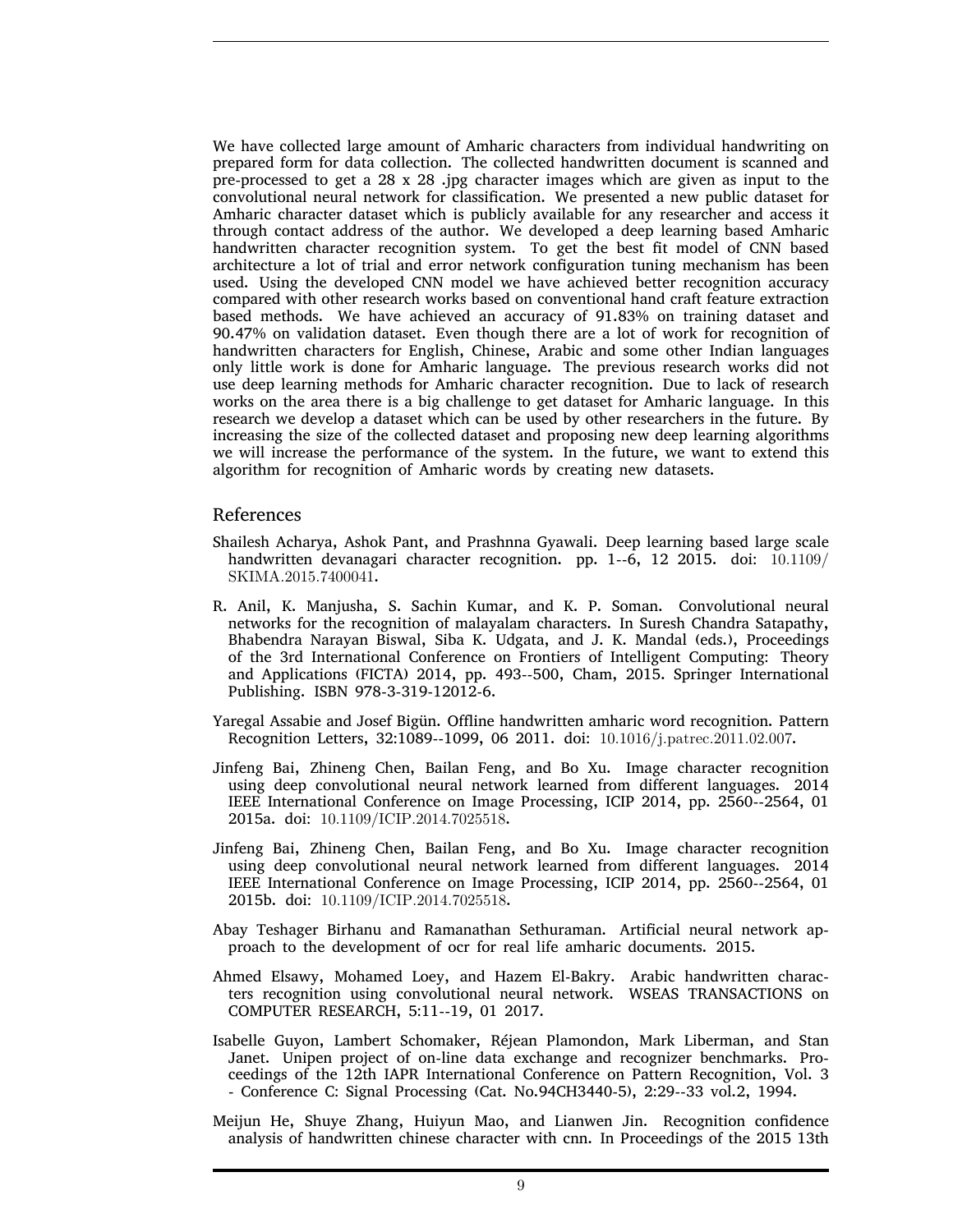International Conference on Document Analysis and Recognition (ICDAR), ICDAR '15, pp. 61--65, Washington, DC, USA, 2015. IEEE Computer Society. ISBN 978-1- 4799-1805-8. doi: 10.1109/ICDAR.2015.7333726. URL [http://dx.doi.org/10.1109/](http://dx.doi.org/10.1109/ICDAR.2015.7333726) [ICDAR.2015.7333726](http://dx.doi.org/10.1109/ICDAR.2015.7333726).

- <span id="page-9-8"></span>In-Jung Kim and Xiaohui Xie. Handwritten hangul recognition using deep convolutional neural networks. Int. J. Doc. Anal. Recognit., 18(1):1--13, March 2015. ISSN 1433-2833. doi: 10.1007/s10032-014-0229-4. URL [http://dx.doi.org/10.1007/](http://dx.doi.org/10.1007/s10032-014-0229-4) [s10032-014-0229-4](http://dx.doi.org/10.1007/s10032-014-0229-4).
- <span id="page-9-4"></span>Yann Lecun and Yoshua Bengio. Pattern recognition and neural networks. MIT Press, 1995.
- <span id="page-9-10"></span>Yann Lecun, Léon Bottou, Yoshua Bengio, and Patrick Haffner. Gradient-based learning applied to document recognition. In Proceedings of the IEEE, pp. 2278--2324, 1998.
- <span id="page-9-1"></span>Yudong Liang, Jinjun Wang, Sanping Zhou, Yihong Gong, and Nanning Zheng. Incorporating image priors with deep convolutional neural networks for image superresolution. Neurocomput., 194(C):340--347, June 2016. ISSN 0925-2312. doi: 10. 1016/j.neucom.2016.02.046. URL <https://doi.org/10.1016/j.neucom.2016.02.046>.
- <span id="page-9-2"></span>Durjoy Sen Maitra, Ujjwal Bhattacharya, and Swapan K. Parui. Cnn based common approach to handwritten character recognition of multiple scripts. In Proceedings of the 2015 13th International Conference on Document Analysis and Recognition (ICDAR), ICDAR '15, pp. 1021--1025, Washington, DC, USA, 2015. IEEE Computer Society. ISBN 978-1-4799-1805-8. doi: 10.1109/ICDAR.2015.7333916. URL [http:](http://dx.doi.org/10.1109/ICDAR.2015.7333916) [//dx.doi.org/10.1109/ICDAR.2015.7333916](http://dx.doi.org/10.1109/ICDAR.2015.7333916).
- <span id="page-9-5"></span>Million Meshesha and C. Jawahar. Optical character recognition of amharic documents. African J. of Inf. Commun. Technology, 3, 08 2007. doi: 10.5130/ajict.v3i2.543.
- <span id="page-9-11"></span>Vinod Nair and Geoffrey E. Hinton. Rectified linear units improve restricted boltzmann machines. In Proceedings of the 27th International Conference on International Conference on Machine Learning, ICML'10, pp. 807--814, USA, 2010. Omnipress. ISBN 978-1-60558-907-7. URL <http://dl.acm.org/citation.cfm?id=3104322.3104425>.
- <span id="page-9-0"></span>Ritesh Sarkhel, Nibaran Das, Amit Saha, and Mita Nasipuri. A multi-objective approach towards cost effective isolated handwritten bangla character and digit recognition. Pattern Recognition, 58, 04 2016. doi: 10.1016/j.patcog.2016.04.010.
- <span id="page-9-3"></span>Hoo-chang Shin, Holger Roth, Mingchen Gao, Le Lu, Ziyue Xu, Isabella Nogues, Jianhua Yao, Daniel Mollura, and Ronald Summers. Deep convolutional neural networks for computer-aided detection: Cnn architectures, dataset characteristics and transfer learning. IEEE Transactions on Medical Imaging, 35, 02 2016. doi: 10.1109/TMI.2016.2528162.
- <span id="page-9-9"></span>Soumya Soman, Asha Kranthi Nandigam, and Srinivasa Chakravarthy. An efficient multiclassifier system based on convolutional neural network for offline handwritten telugu character recognition. pp. 1--5, 02 2013. ISBN 978-1-4673-5950-4. doi: 10.1109/NCC.2013.6488008.
- <span id="page-9-6"></span>Chunpeng Wu, Wei Fan, Yuan He, Jun Sun, and Satoshi Naoi. Handwritten character recognition by alternately trained relaxation convolutional neural network. 2014 14th International Conference on Frontiers in Handwriting Recognition, pp. 291--296, 2014.
- <span id="page-9-7"></span>Weixin Yang, Lianwen Jin, Zecheng Xie, and Ziyong Feng. Improved deep convolutional neural network for online handwritten chinese character recognition using domainspecific knowledge. In Proceedings of the 2015 13th International Conference on Document Analysis and Recognition (ICDAR), ICDAR '15, pp. 551--555, Washington, DC, USA, 2015. IEEE Computer Society. ISBN 978-1-4799-1805-8. doi: 10.1109/ ICDAR.2015.7333822. URL <http://dx.doi.org/10.1109/ICDAR.2015.7333822>.